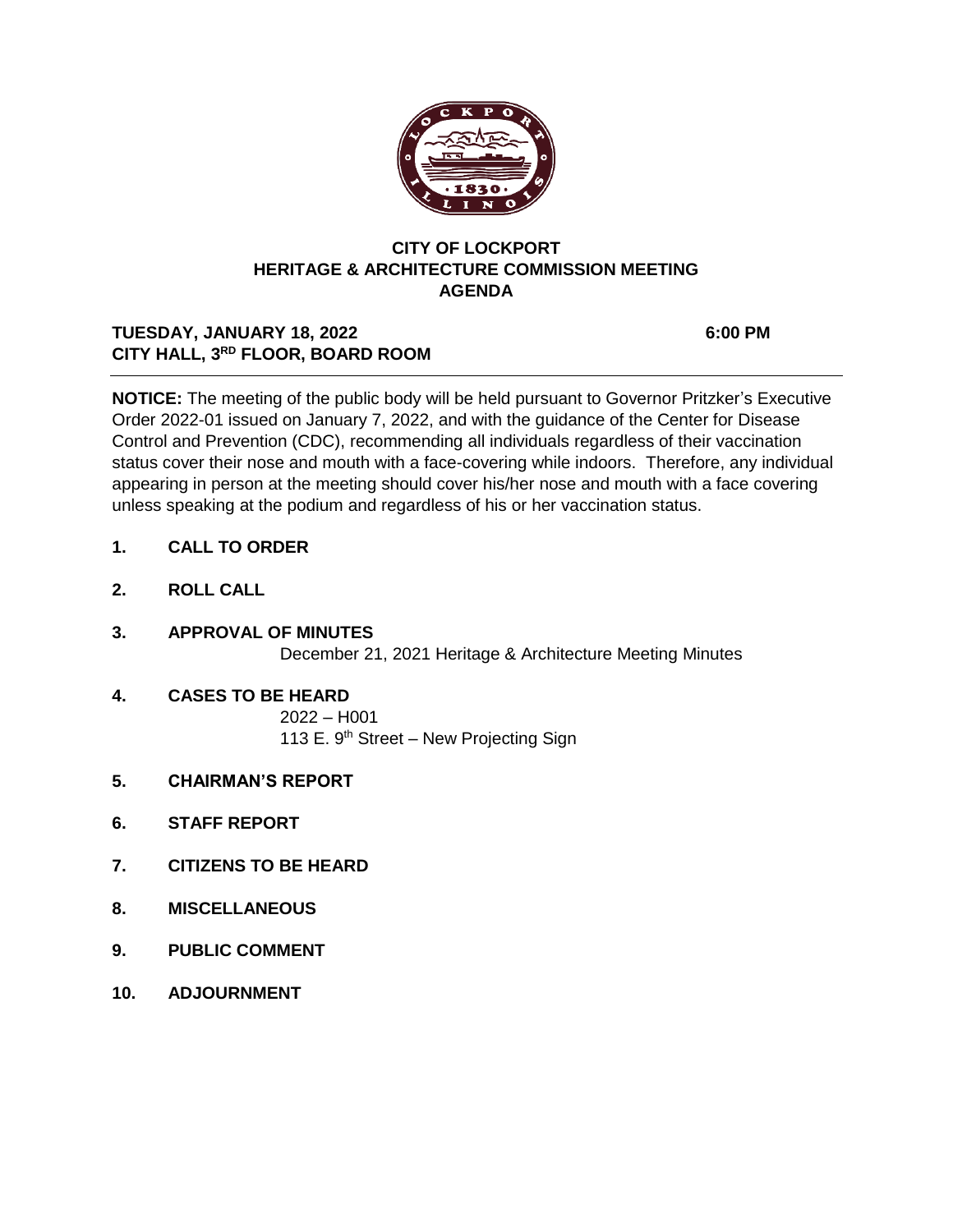

City of *Lockport: City of Historic Pride* **Lockport** 

Steve Streit, *Mayor* Kathleen Gentile, *City Clerk* David H. Payla, *Treasurer* Sonni Williams, *City Attorney* Ben Benson, *Administrator*

Community Development Center, 222 E. 9<sup>th</sup> Street, Lockport, Il 60441-3497 Phone (815) 838-0549 Fax (815) 588-0111

## **HERITAGE AND ARCHITECTURE COMMISSION MEETING MINUTES**

TUESDAY, DECEMBER 21, 2021 @ 6:00 PM BOARD ROOM 222 E. 9TH STREET LOCKPORT IL 60441

| <b>MEMBERS PRESENT:</b> | T. PINN, D. STILWELL, B. MOLONY, N. ARRIAGA, R. LIF, M., T. |
|-------------------------|-------------------------------------------------------------|
|                         | ALVES, M. KAIRIS (COUNCIL LIAISON)                          |

- **MEMBERS ABSENT: NONE**
- **STAFF PRESENT:** K. PHILLIPS, CITY PLANNER L. THIES, DIRECTOR OF COMMUNITY AND ECON DEV.
- **1) CALL TO ORDER**: The Meeting was called to order by Chairman T. Pinn at 6:00 P.M.
- **2) PREVIOUS MINUTES**: November 16th minutes were approved 6-0.
- **3) CONTINUED CASES:** None
- 4) **NEW CASES:** 2021-H005 10<sup>th</sup> Street Festival Street, City of Lockport

## **Case No. #2021-H005 / 10th STREET FESTIVAL STREET FOR COMMISSION APPROVAL FOR A FESTIVAL STREET TO BE LOCATED ON 10TH STREET AND HAMILTON STREET**

The Heritage and Architecture reviews City Beautification Projects and other City Projects that take place in the Historic Downtown. A presentation was made to the H&A Commission (by Teska Associates) for a City of Lockport project for a festival street that is to be located on 10th Street and Hamilton Street. The City engaged V3 Companies and Teska Associates to prepare a Concept Plan and Project Narrative for the purpose of applying for the state's Rebuild Downtowns & Main Streets grant program.

Staff presented report and Jodi Mariano of Teska Associates presented a more detailed presentation to the Commission. The project will provide a multi-purpose space that can be transformed from a regular street with parking to a programmed concert, craft show, or display venue for numerous community organizations while providing easy access to the downtown restaurants and shops. The project will create new connections to key destinations in the downtown and a heightened awareness for visitors and residents who have not been downtown. The effect should provide substantial economic benefit for the overall Community.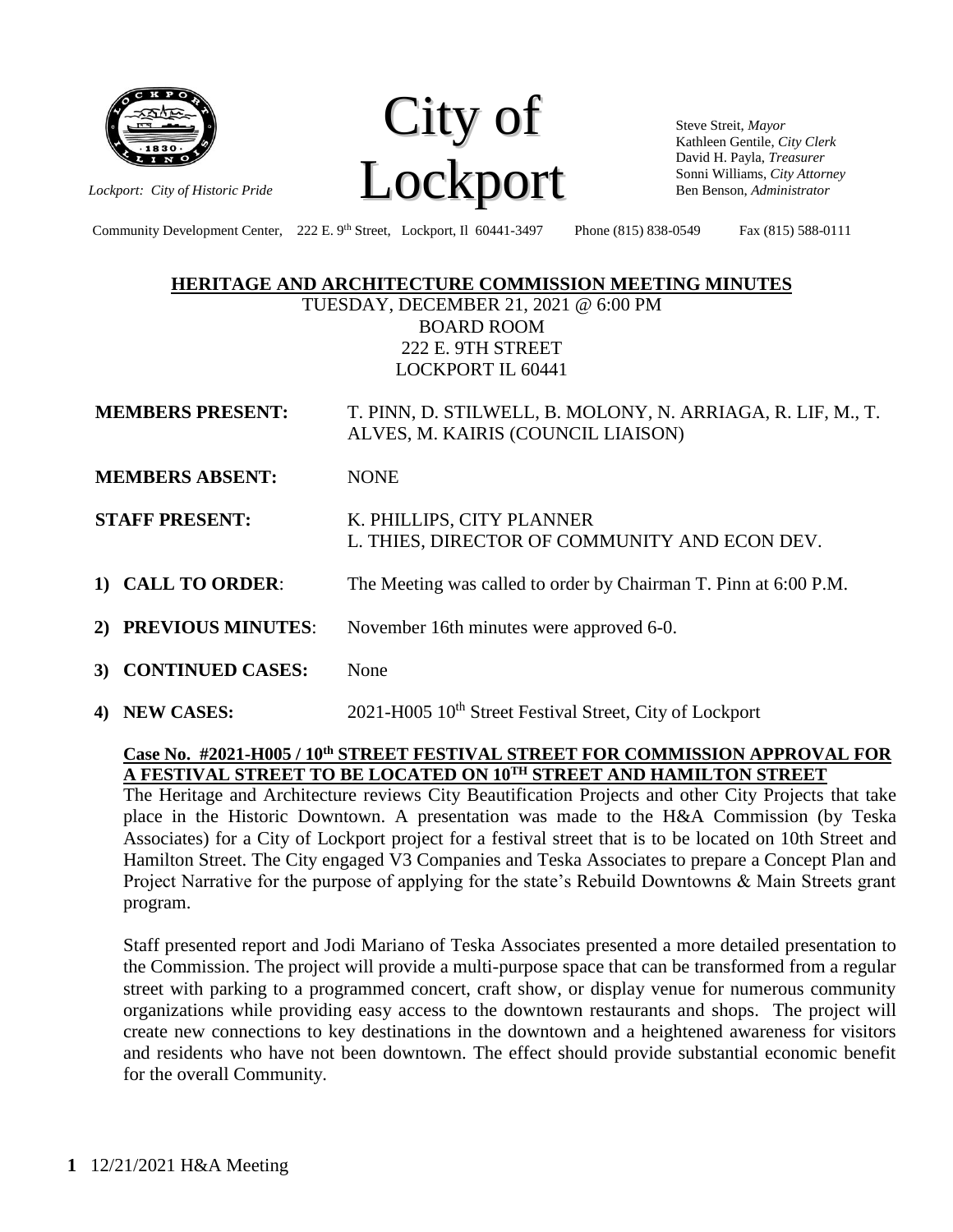The presentation included illustrations to include streetscape improvements and concept for food truck parking, tent areas, and pedestrian seating/circulation patterns. The Commission had opportunity to ask questions. General topics of discussion included parking, access into existing City parking lots, expansion of the brick material to be used further on the street, removable bollards, permeable pavers, wheel stops, segmented curb, additional landscaping such as more trees, lighting and lighting controls, signage, utilities and natural gas/electric, snow removal/snow plowing of bricks, secondary fire routes, and utilities available to vendors versus having generators. Jodi answered questions and stated that the Commission's suggestions would be considered in discussed further in future phases of the project.

# **MOTION TO APPROVE BY D. STILWELL 2ND BY N ARRIAGA. MOTION CARRIED 6:0. APPROVAL OF 10TH STREET FESTIVAL STREET AS PRESENTED.**

# **5) CHAIRMAN'S REPORT**:

# **6) STAFF REPORT:**

# **HISTORIC DISTRICT CODE ASSESSMENT (PHASE 3) COMMERCIAL DESIGN GUIDELINES WORKSHOP**

K. Phillips presented the Historic Preservation Code Assessment Phase 3 which was a workshop for new Design Standards which are to be added to Historic Preservation Chapter 150 of the City's Code of Ordinances. These recommendations follow Phases 1 & 2 which occurred at the H/A Meeting on April 20, 2021 and November 16, 2021. No vote or approval was requested as the process is ongoing. Commissioners provided feedback to staff which will be utilized in future Phases.

# **7) CITIZENS TO BE HEARD**:

# **8) MISCELLANEOUS**:

**9) ADJOURNMENT:** MOTION TO ADJOURN AT 7:20 P.M. BY R. LIF AND  $2^{ND}$  BY D. STILWELL - MOTION CARRIED 6-0.

Chairman, Date

Recording Sec. Date

\_\_\_\_\_\_\_\_\_\_\_\_\_\_\_\_\_\_\_\_\_\_\_\_\_\_\_\_

\_\_\_\_\_\_\_\_\_\_\_\_\_\_\_\_\_\_\_\_\_\_\_\_\_\_\_\_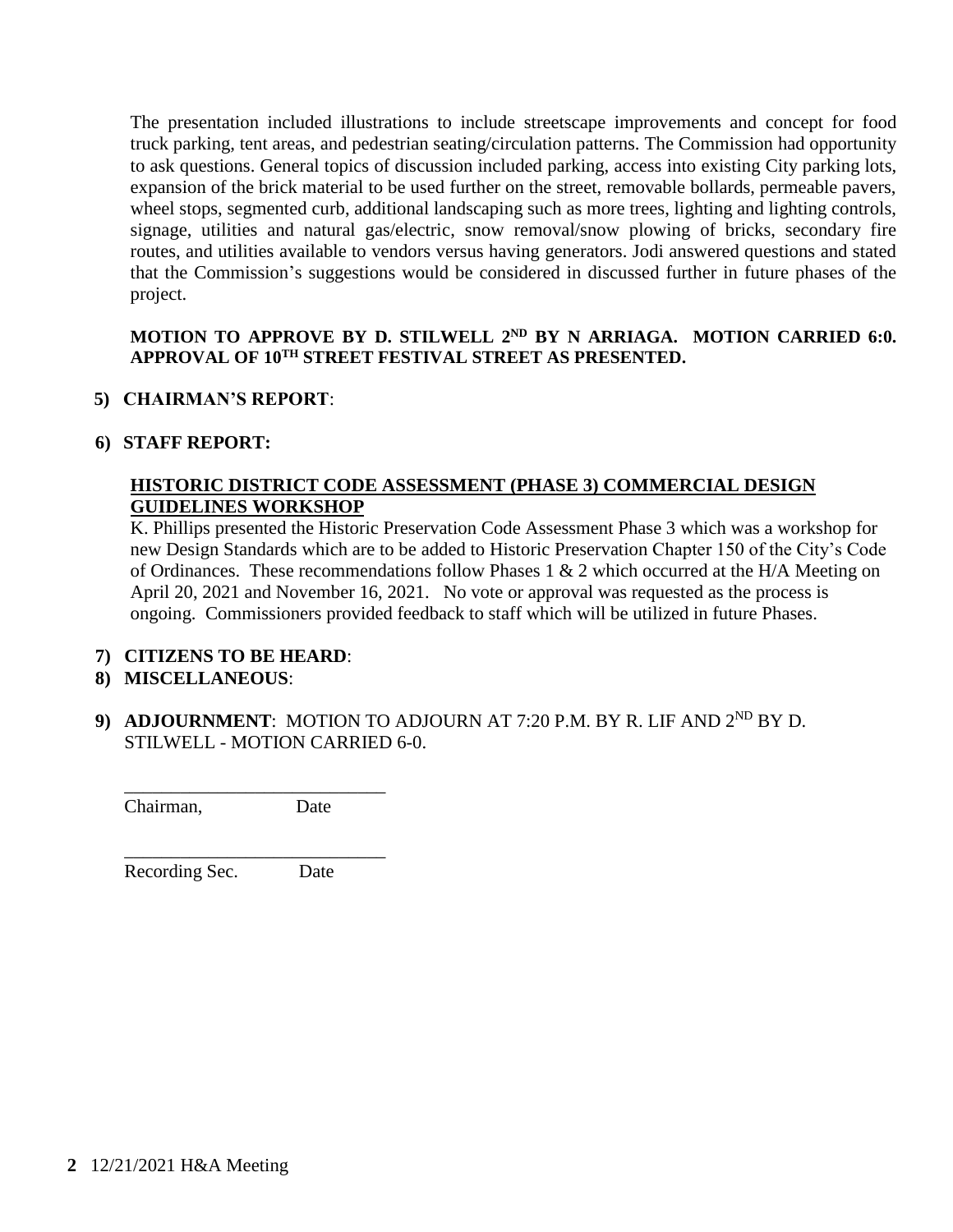# City of Lockport **Community and Economic Development**



222 E. 9th Street · Lockport, Illinois 60441 Phone 815-838-0549 · Fax 815-838-9498

**Department**

# **Heritage and Architecture Commission Case # 2022-H001 Memorandum**

| TO:             | Heritage and Architecture Commission      |
|-----------------|-------------------------------------------|
| FROM:           | Kimberly Phillips, City Planner           |
| <b>SUBJECT:</b> | 113 E. $9th Street - New Projecting Sign$ |
| DATE:           | January 14, 2022                          |

# **I. SUMMARY**

Image 360 Mokena on behalf of Amazing Fantasy Comics is seeking approval of a new projecting sign. The new sign will require a Certificate of Appropriateness (COA). An application with limited information has been submitted. Submittal requirements for projecting signs includes a scaled drawing of the building elevation showing the proposed sign, with dimension, and notation of the sign material is required. Staff has been working with the sign company to get additional information and drawings.

**Sign Dimension and Sign Height:** Based on the application submitted, the sign dimensions are 36" x 24". This complies with City Code which allows up to 12 sf. The clearance from the sidewalk is 15 feet. The City's Sign Ordinance states that projecting signs shall not be located less than 9 feet and more than 13 feet above the ground within the Historic District. Clearance from the sidewalk does not meet the code.

**Material:** An illustration of sign has been provided. The material of the sign is identified as a "Double Sided Gloss Laminate." According to the sign company, the sign will be constructed of an aluminum composite on two sides, having PVC in the center of the sign, and an outer vinyl overlay printed shiny finish. Signs within the Historic District can be constructed of aluminum, wood, or fiberglass coated wood.

**Lighting:** The sign will be indirectly lit by the existing gooseneck lamps on the building. Image 360 Mokena proposes to change the bulbs in the lamps at the time of the sign installation.

**Colors:** The colors of the sign are green, red, black and white. This is consistent with the sign code, which states that up to three colors on any one sign excluding white, black, or gilding. However, staff noted that the existing wall sign on the building is lime green, blue, and white. It is unknown if the applicant is updating the wall sign to match the projecting sign in the future. The lettering and font is visually legible and appropriate.

**Method of Construction**: According to the sign company the sign bracket will be attached to the building using screws into the brick.

### **II. GENERAL INFORMATION**

| A. Petitioner: | Image 360 Mokena on behalf of Amazing Fantasy Comics                                             |
|----------------|--------------------------------------------------------------------------------------------------|
| B. Location:   | 113 E. 9 <sup>th</sup> Street: Generally located on the south side of $9th$ Street between State |
|                | <b>Street and Hamilton Street</b>                                                                |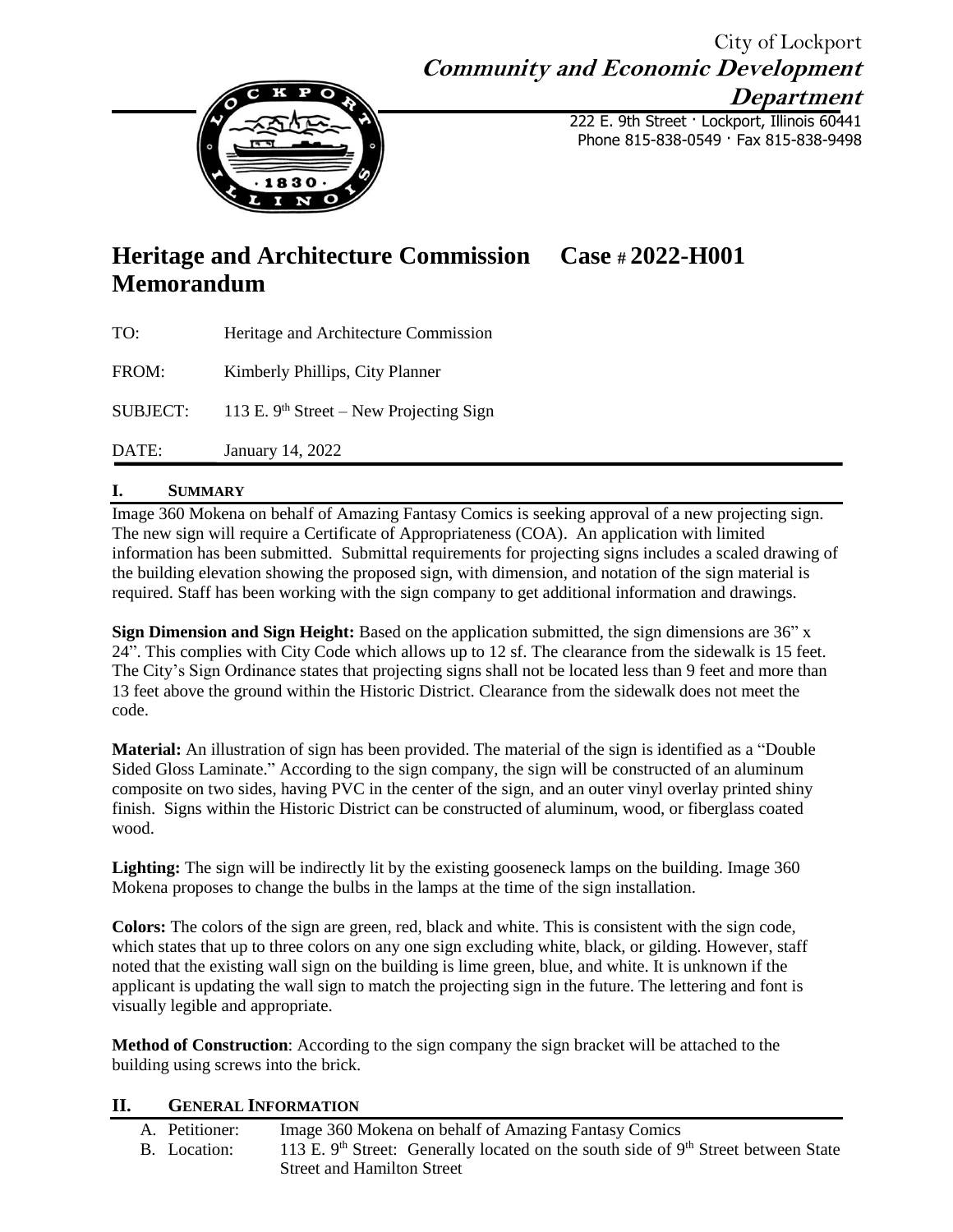C. Zoning: C-4 Downtown Commercial

## **III. HISTORIC PRESERVATION PLAN**

- 1. The plan classifies the façade as Dominant with beautiful brick architecture. At the time that the Plan was written, it referred to the Façade as supportive of Historic Downtown character and considered the original storefront as a visual resource for the downtown. However, the storefront has been changed through the years and no longer has the original storefront facade.
- 2. The recommendations of the Historic Preservation Plan included removing or painting the panels above the windows in a neutral color and removing the signs from the second story. Both of which had been completed. However, the applicant placed his existing wall sign (and gooseneck lamps) on the second story (without COA or permit).

### **IV. PREVIOUS COA**

- 1. 2004 Wall Sign
- 2. 2008 Wall Sign
- 3. 2008 Awning Sign

### **V. ATTACHMENT(S)**

- 1. Application
- 2. Proposed sign
- 3. Photo of (Google) street view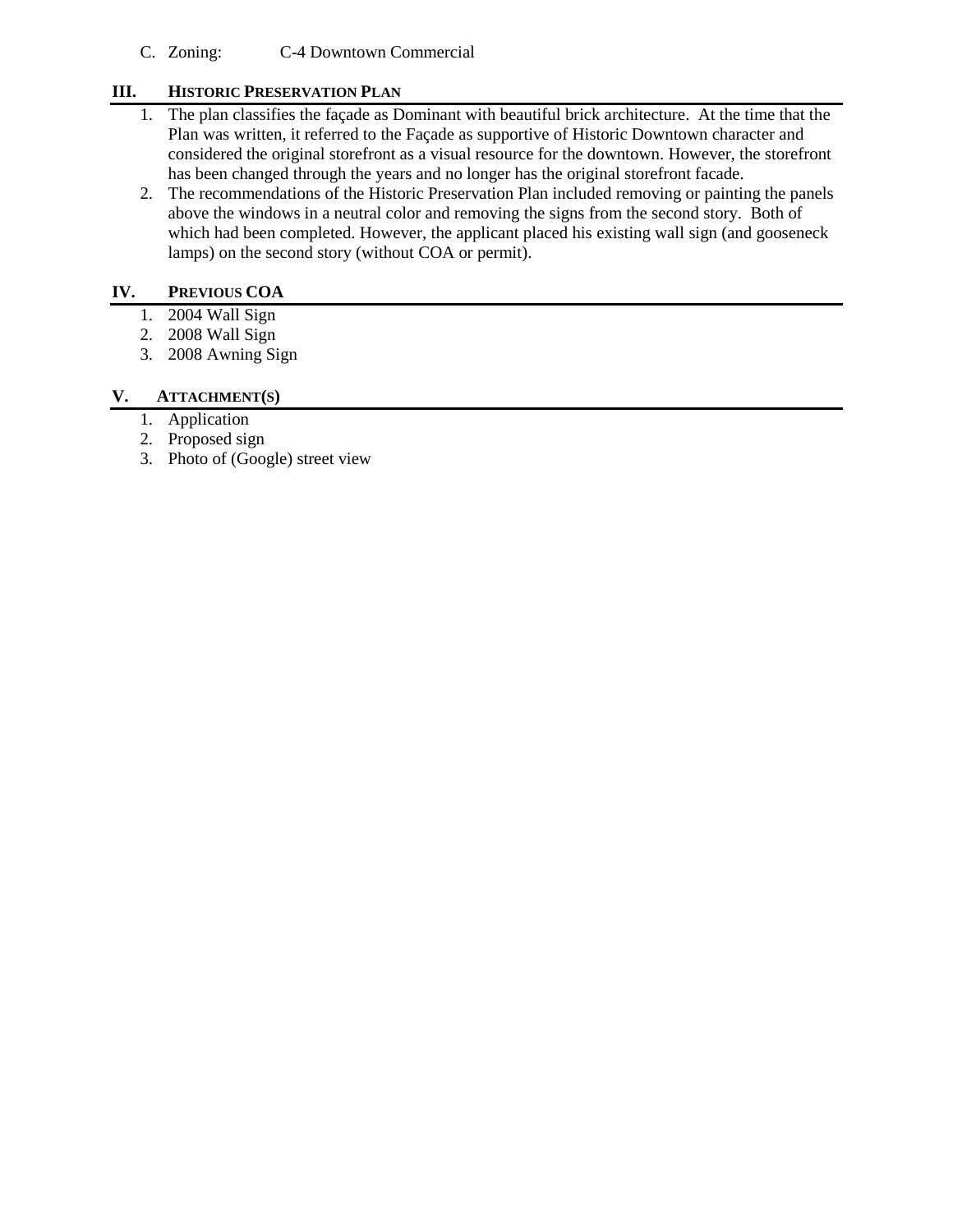

Google Street View, 2021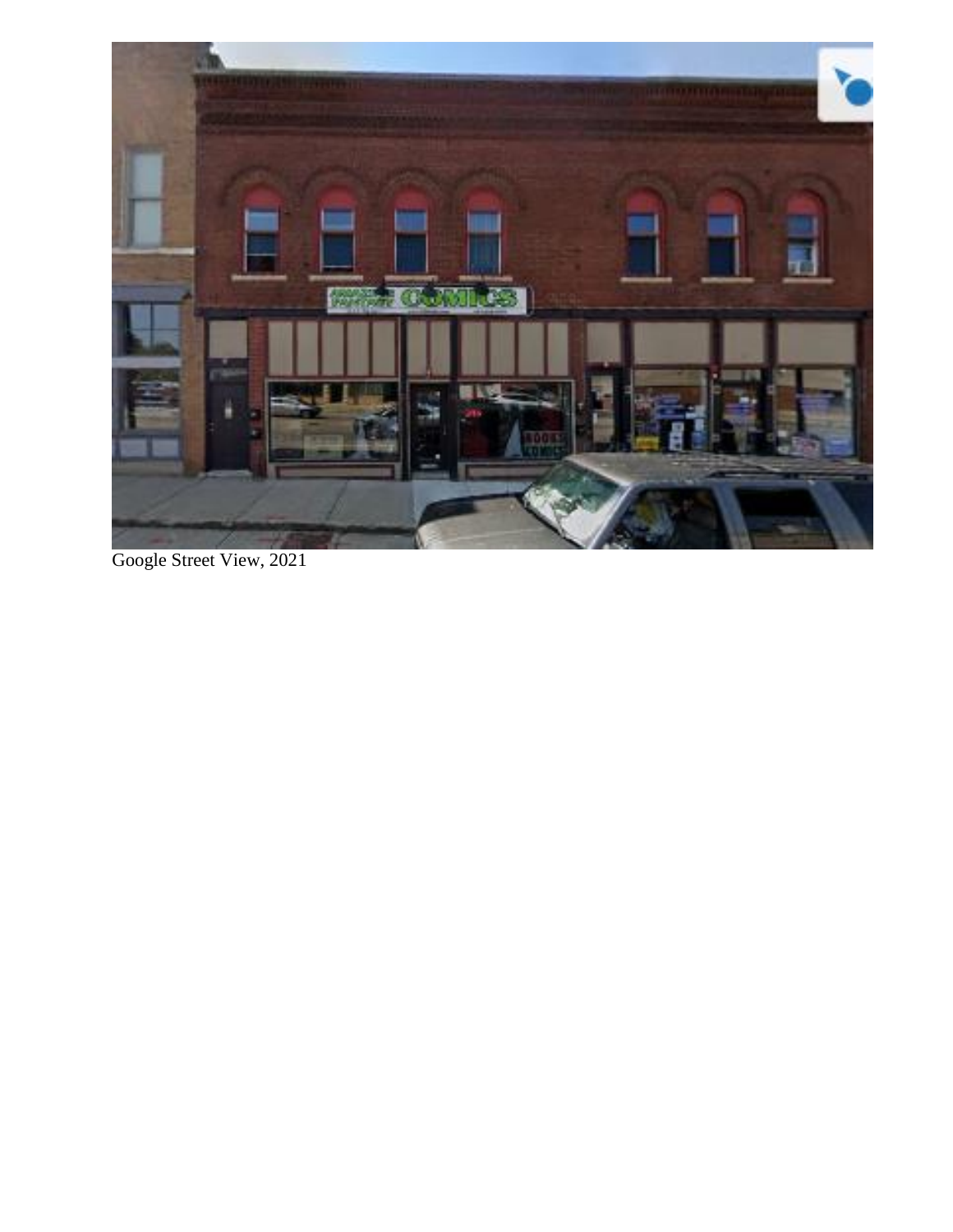

image360mokena.com

000

f. 708.478.5752 - 9960 w. 191st Street - Suite E · Mokena, IL 60448 t.708.478.5751

 $G$ by  $1 - 36^\circ$  x 24" Double Sided 6mm ACM<br>w/ 1J35 Prints 6 8508 Gloss Laminate

City 1 - Scroll Bracket



**RECEIVED** 

Utly of Lockpon<br>Building Department



All artwork is property of Image360 Mokena, (Revolution Branding, Inc.). Any unauthorized use will be subject to the law accordingly.

|          | - I have reviewed the layout of all artwork elements (logos, fonts, etc.), copy, spelling and punctuation                                                             |                                              | Pertaining only to vehicle graphic orders that require installation:            |
|----------|-----------------------------------------------------------------------------------------------------------------------------------------------------------------------|----------------------------------------------|---------------------------------------------------------------------------------|
|          | - graphics shown are for approximate color and positioning only                                                                                                       |                                              | Your vehicle must be cleaned prior to dropping off for installation.            |
|          | used<br>- if a specific color match is required, the appropriate pantone color code must be                                                                           |                                              | If your vehicle has not been cleaned, a \$30 fee will be added to your invoice, |
|          | - by signing below, i approve this artwork to be produced and take full responsibility for any errors<br>changes during production and/or final application may occur | of drop off, or will pay the additional fee. | By signing below, I acknowledge that my vehicle will be clean at the time       |
| approval |                                                                                                                                                                       |                                              | date                                                                            |
|          |                                                                                                                                                                       |                                              |                                                                                 |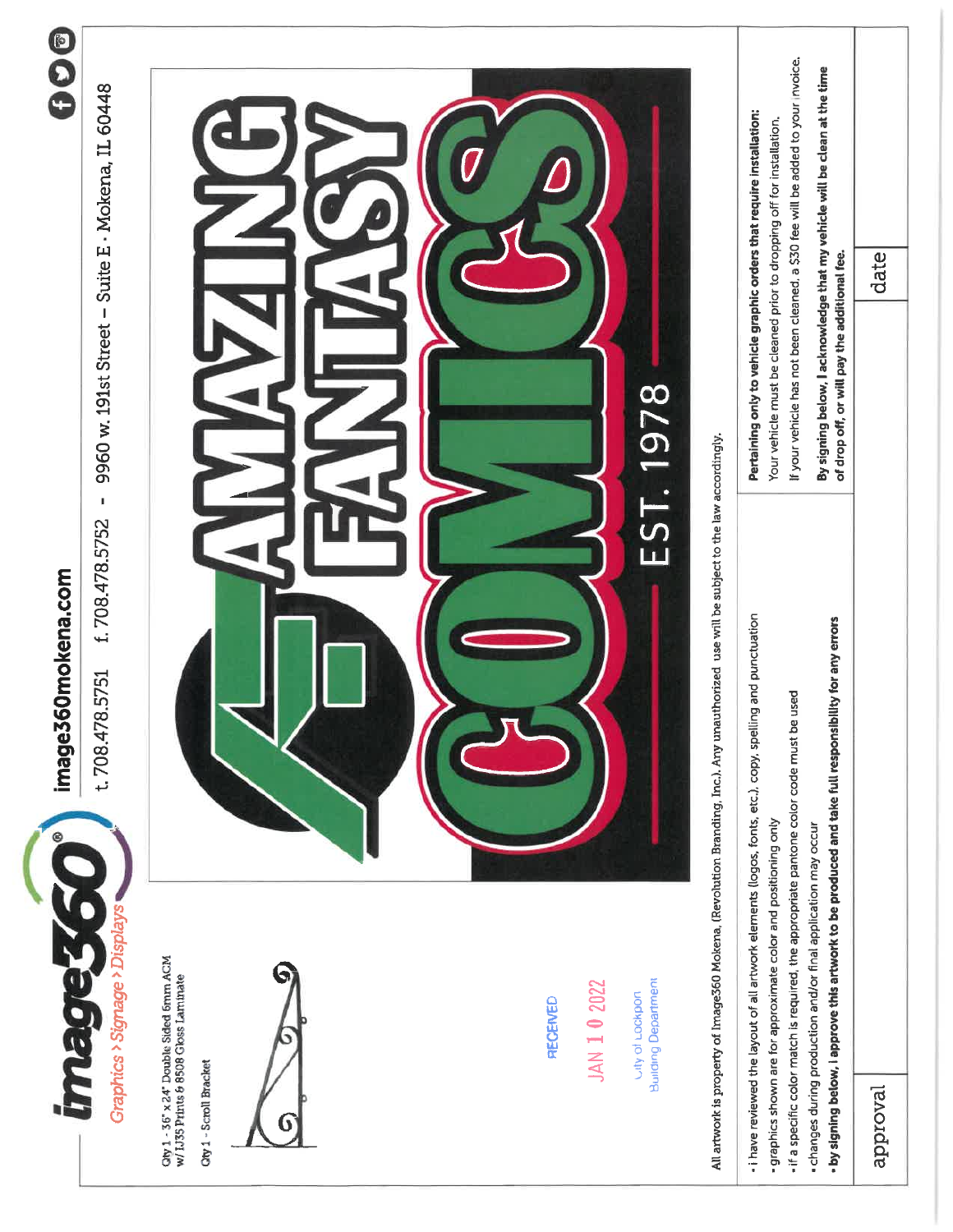**RECEIVED** 

JAN 1 0 2022



#### **CITY OF LOCKPORT** PERMANENT SIGN PERMIT APPLICATION Last revised 01/05/2012

City of Lockport Building Department

# PERMIT NO.  $\sqrt{5}$  ag - 000

**SIGN ADDRESS: 113**  $G H_1$  $\sqrt{2}$ 

**BUSINESS INFORMATION: 4** Ina Fantagy Comics

Business Name: Amozina Fantasy Conics

Osborne Contact Name:  $\bigcap_{\alpha}$ 

Address: 9960 W 1915 Street - Suite E Materia, 1L 60448

Phone #: 708-478-5751 Email information of Stondsers con Zoning District:

Historic District:  $(YES / NO$  (circle one) \*If yes, any sign located in the Historic District requires approval from Heritage and Architecture Commission. This Commission meets on the  $3<sup>rd</sup>$  Thursday of every month.

New Business: YES/NO (circle one) \* If yes, fill out a new business occupancy form in the Building Department.  $$1314.59$ 

Number of Commercial units in building

**OWNER INFORMATION (If different than Business Owner):** 

| Name: $\int_{0}^{1}e^{-(\frac{1}{2}+1)t}dt$                  |  |  |  |
|--------------------------------------------------------------|--|--|--|
| Address: 20505 South La Grange Rd Frankfast, 12 60423        |  |  |  |
| Phone #: 815-834-1658 Email: Contact as @moonstone books.com |  |  |  |

| <b>CONTRACTOR INFORMATION:</b>                                             |
|----------------------------------------------------------------------------|
| All contractors must be currently registered with the Building Department. |
| Name: Image 360 Mokera Email: info@image360 Mokera, com                    |
| Address: 9960 W 1964 Street-Suite E Molsena, 1L 60448                      |
| $Fax# 708 - 478 - 5752$<br>Phone # $706 - 478 - 5751$                      |

\*Information contained in this application is not guaranteed for accuracy as sign regulations may change. Verify all regulations with the Planning Department. For a full version of signage regulations refer to Chapter 155 of Lockport's Municipal Code.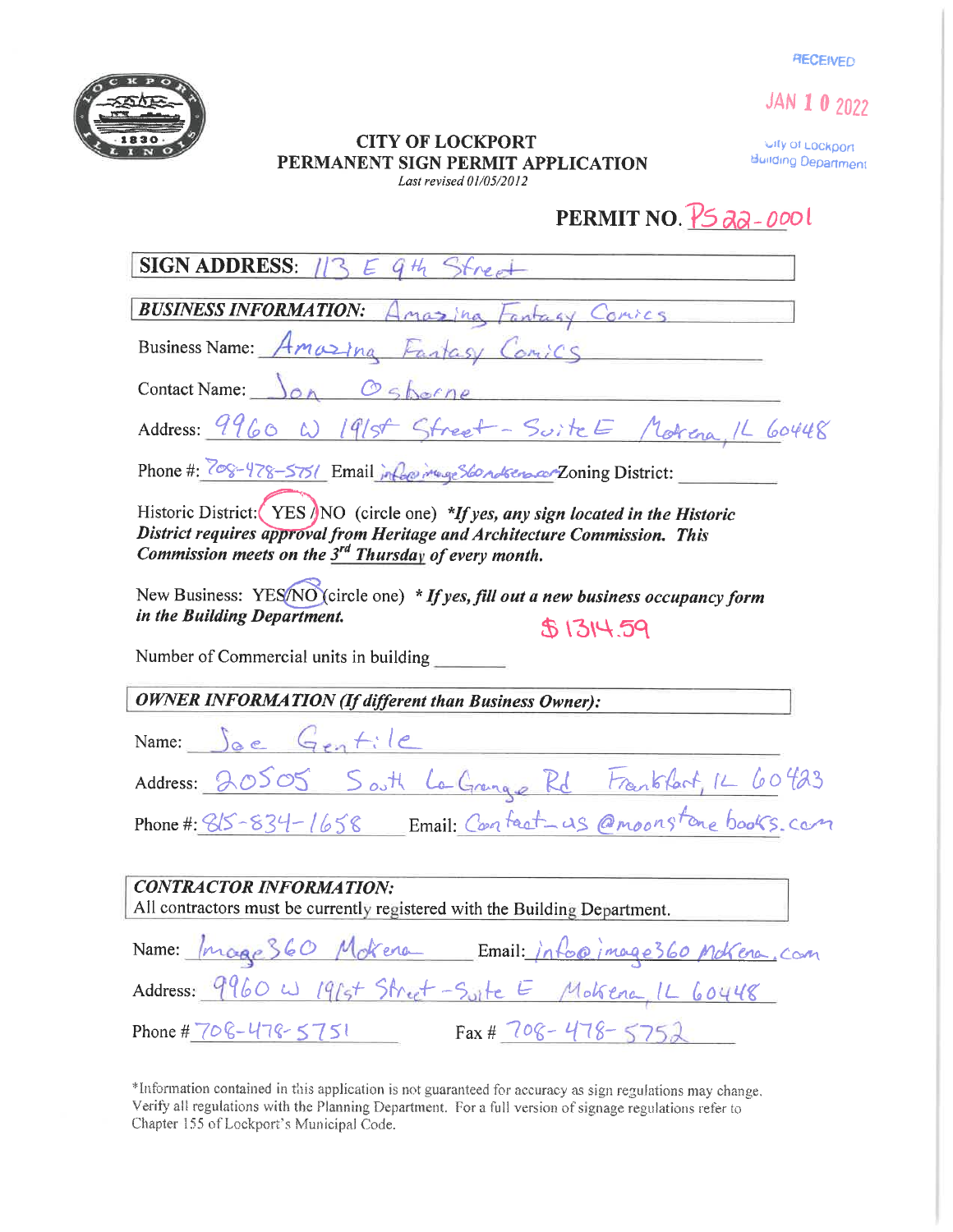Type 3, Awning sign: There shall be a minimum clearance of  $7\frac{1}{2}$  feet from the sidewalk to the lowest part of the frame and the bottom of the valance shall have a minimum clearance of 7 feet. The sign area shall not exceed 20% of the total canopy area. Metal or plastic shall not be permitted. In the Historic District, metal or plastic covering is not permitted, advertising is restricted to the hanging valance, and lettering shall not exceed 8 inches in height nor occupy more than 70% of the valance.

SF of sign area \_\_\_\_\_\_\_, SF of Awning Area \_\_\_\_\_\_,<br>Material covering: Canvas \_\_\_\_\_\_\_, Plastic \_\_\_\_\_\_, Metal

Type 4, Projecting sign: Sign area shall not be more than 18 square feet and no exterior dimension shall be more than 6 feet. No portion of the sign shall be lower than 9 feet above the ground nor more than 14 feet (13 feet in Historic District) above that ground for one story buildings, 15 feet for buildings over one story. In the Historic District the sign area shall not be more than 12 square feet in area and no exterior dimension more than 4 feet. Sign shape is not restricted. allowing for creativity, such as an object or symbol for a type of business.

Dimensions:  $36^{\prime\prime} \times 24^{\prime\prime}$  Clearance from Sidewalk: 54

### Type 5, Free-Standing Monument sign:

Signs shall be ground mounted (monument style) with masonry, stone, brick or similar base with at least five (5) feet of landscaping at the base. Materials should complement the design of the principal structure including the use of corresponding materials. Pole mounted signs shall be prohibited. Electronic message centers incorporated into a sign must adhere to the requirements of the sign code (see ordinance). See below for size information.

Outlots within a development: Shall not exceed 60 square feet of display surface area, and shall be no more than 6 feet above the grade.

Number of Commercial Units

Single Business Building: Shall not exceed 64 square feet of display surface area, and shall be no more than 10 feet above the grade.

Square Footage (Square Footage ), Dimensions Number of Commercial Units

Business Center (building hosting two or more businesses). Business Center signage is determined by the size of the Center (see Ordinance). Size of center (documentation is required if over 40,000 SF) SF. Number of signs Rumber of commercial units and set of commercial units and set of commercial units and set of commercial units and set of commercial units and set of commercial units and set of commercial units and set of